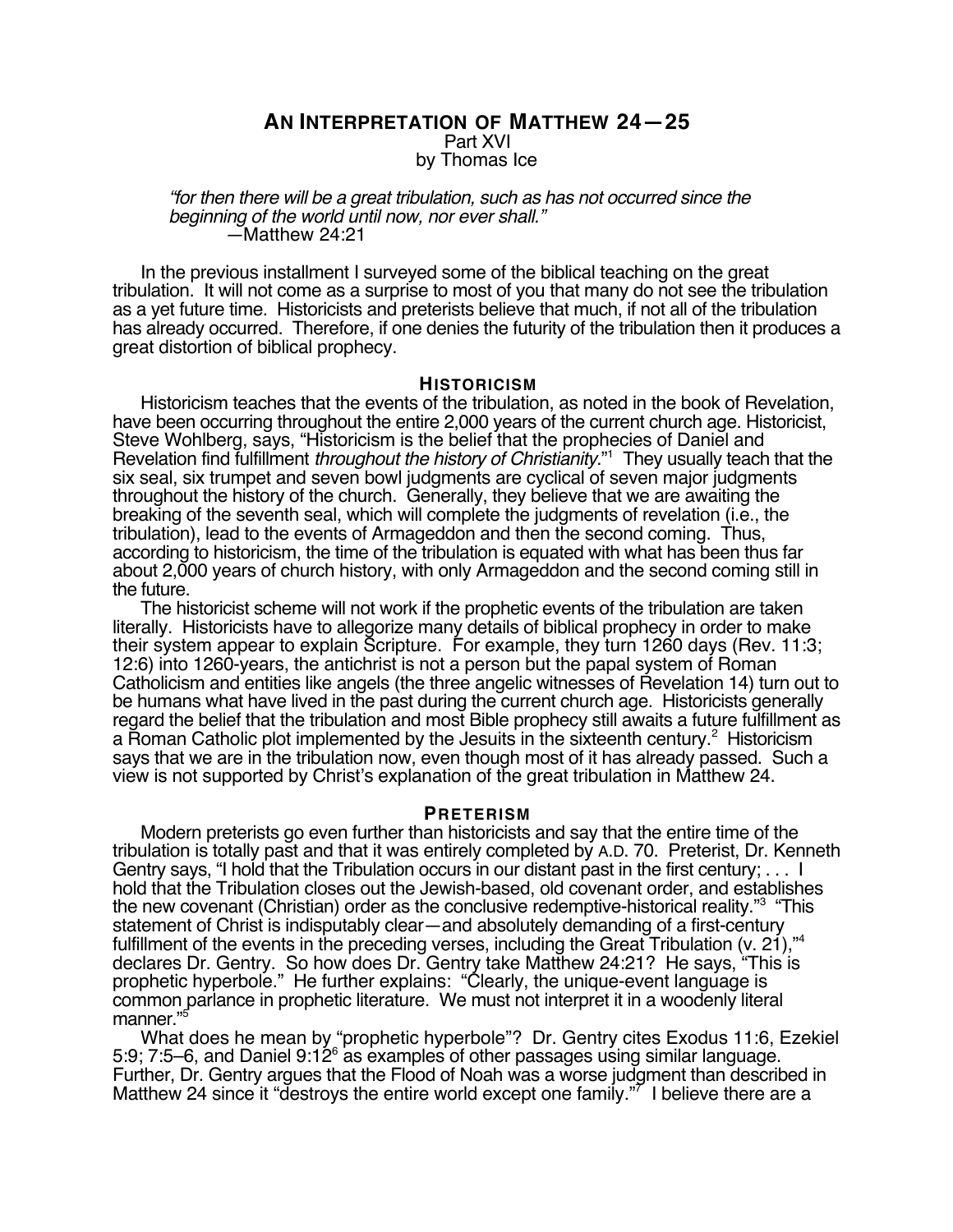number of errors in Dr. Gentry and preterist thinking at this point. First, they generalize many of the specifics of a given text that limit the scope of these absolute descriptions. These passages that preterists cite are all limited in scope, not simply the greatest disaster of any time, place, or thing. A few years ago I wrote Hebrew Christian scholar, Dr. Arnold Fruchtenbaum and presented these same arguments made by Dr. Gentry's fellow preterist Gary DeMar a few years ago. Here is Dr. Fruchtenbaum's able response:

As for Exodus 11:6, the focus here is specifically on one country, which is the nation of Egypt. Furthermore, the verse is not saying that what happened with the ten plagues was the worst judgment that Egypt will ever experience and, therefore, the correlation between 14 million and 55 million is irrelevant. The text is saying that there was not such a great cry in all the land of Egypt in the past, nor will there be such a great cry in the land of Egypt in the future. The emphasis is not on the judgment itself but on the Egyptian response to the judgment. The first-born son of every Egyptian family died, but the remainder of the family was spared, so every single family was affected. In the tribulation, there is no need to assume that every family will be affected and, furthermore, rather than merely one or two members of the family, whole families might be destroyed; and if whole families are destroyed, there will be no one to mourn for that particular family. Another point is the Bible says that one quarter of the world's population will be destroyed, but mentions the world population in general and does not apply that exactly twenty-five percent of the Egyptian population will be destroyed. In other words, whether we speak of twenty-five percent or seventy-five percent of the earth's population destroyed, most of it is among the nations outside of the Middle East and, therefore, will not effect Egypt to the same degree as it would affect, let's say North America or Europe. Therefore, there might be a lot less death in Egypt than there would be elsewhere, and it still might be less than those who died in the tenth plague. In other words, Exodus 11:6 simply does not present such a great problem.

Finally, concerning Ezekiel 5:9-10, . . . There are two implications. The first implication is that what happened in A.D. 70 was far more severe than what happened in 586 B.C. That point is true. But the point of Ezekiel 5:9 is that God, in this case, is going to perform a judgment of the type that He has not done before and will not do again, and the type of judgment was that one third will die by plague and famine, one third will die by the sword, and one third will be scattered to the four winds. It did not happen that way in A.D. 70, and it will not happen that way in the tribulation. What Ezekiel is describing is something that happened uniquely in the Babylonian destruction of Jerusalem when the inhabitants were equally divided into thirds with two thirds dying in two different ways, and one third surviving but under divine judgment were scattered. No such three-fold division equally happened in A.D. 70. Even the tribulation where it does mention in Zechariah 13:8-9 that two thirds will die and one third will survive, it does not say that the two thirds will die in an equal two halves by sword and by famine. Furthermore, the remaining surviving third is not under divine judgment and remaining surviving third is not under divine judgment and scattered, but rather, they are saved and regathered. So, Ezekiel's words can be taken as literally true; what he said did happen to Jerusalem and was unique to the Babylonian destruction.

The second implication is his statement under point 4: "The flood was obviously a greater tribulation." This is true as far as tribulation in general. However, here we are dealing specifically with the Jewish people and Jerusalem. The focus of the flood was not on the Jewish people, since Jewish history had not begun as yet. Nor was the focus on Jerusalem since that city had not existed yet. The Noahic flood destroyed the world in general and was the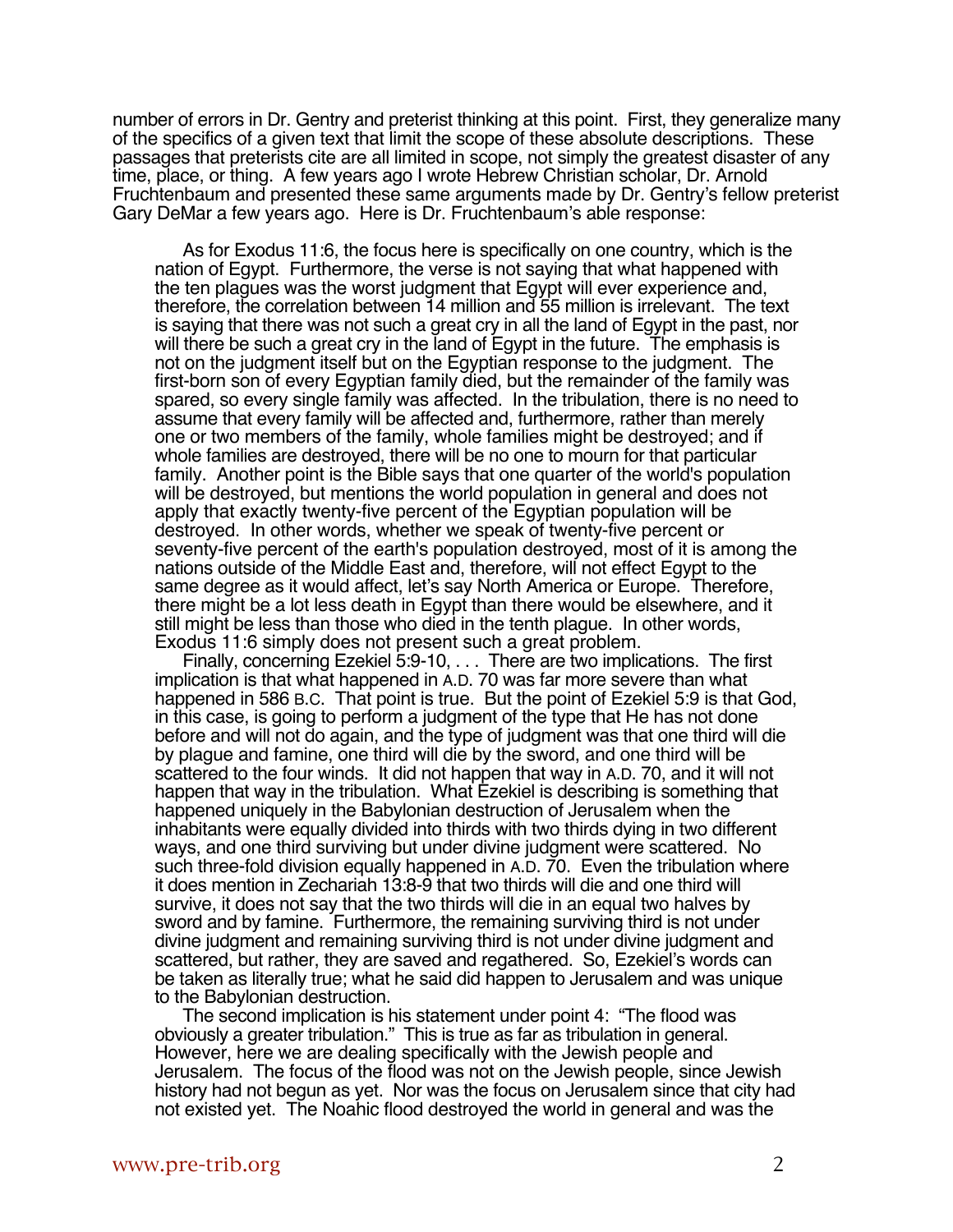worst flood that ever was or will be. But Ezekiel's prophecy focuses specifically on the Jewish people and Jerusalem which was not or will not be destroyed by flood. And while God will once again destroy the mass of humanity, according to Isaiah 24, it will no be by means of water but by means of fire.

So, none of these "problems" that Gary DeMar is presenting are in any sense a great problem. They are all solvable if we remain with their own context and we move carefully through the actual words and to what they are referring.<sup>8</sup>

These issues are not a problem if one follows the context that governs the words of these passages. It is quite clear that if the plain meaning of the text is allowed to stand then a first century interpretation is precluded. Preterists must revert to sophistry in order to say why the text does not mean what it says so they can suggest a meaning in support of their view. Interestingly, they tend to only take this approach with given passages that do not appear to support their thesis, but take verses plainly that appear to support their views, even when figures of speech are embedded in the text. No, the great tribulation has not yet happened, but the world is now being prepared for this future time (2 Thess. 2:6–7).

#### **THE BOOK OF DANIEL**

In Matthew 24:21 Christ speaks of a yet future time that will be the worst time in the history of the world for the Jewish people. Nevertheless, He will deliver those who come to faith in Him as their Messiah from this terrible time (Matt. 24:31). These things must take place in order that God's plan for history to work out issues of good and evil. How do we know this? Matthew 24:21 is a quote by Jesus from Daniel 12:1.

The entire context of Daniel 12 provides further information about what Christ has said in Matthew 24:21. Daniel's response is not surprising to the revelation of the tribulation as we see in Daniel 12:8: "As for me, I heard but could not understand; so I said, 'My lord, what will be the outcome of these events?" This is often a question that comes into our mind when we read of the events of the tribulation. God's answer through the angel is as follows: "And he said, 'Go your way, Daniel, for these words are concealed and sealed up until the end time. Many will be purged, purified and refined; but the wicked will act wickedly, and none of the wicked will understand, but those who have insight will understand.'" (Dan. 12:9- 10)

God's purpose of the tribulation, especially the great tribulation (last three and a half years), is to purge out those unbelieving Jews through the events of this time and to bring to faith the elect Jewish remnant. We know that the events described in both Matthew and Daniel have not yet in the past lead to the mass conversion of the Jews as these passages indicate. That the conversion of the Jews is yet to occur, no Christian would doubt. Since the tribulation precedes and gives rise to their conversion, there is no doubt that it too lies in a time future to our own day. Maranatha!

**(To Be Continued . . .)**

## **ENDNOTES**

 $\overline{a}$ 

<sup>1</sup> Steve Wohlberg, *The Antichrist Chronicles: What Prophecy Teachers Aren't Telling You!* (Fort Worth: Texas Media Center, 2001), p. 86. (Italics original)

<sup>2</sup> See Steve Wohlberg's chapter called "The Evil Empire of Jesuit Futurism," in *The Left Behind Deception: Revealing Dangerous Errors About The Rapture And The Antichrist* (Coldwater, MI: Remnant Publications, 2001), pp. 58-74.

<sup>3</sup> Kenneth L. Gentry Jr. in Thomas Ice and Kenneth L. Gentry Jr., *The Great Tribulation: Past or Future?* (Grand Rapids: Kregel, 1999), p. 12. This is a book in which Dr. Gentry and I debate whether the tribulation is past or future. For a more extensive rebuttal of many aspects of the preterist position see